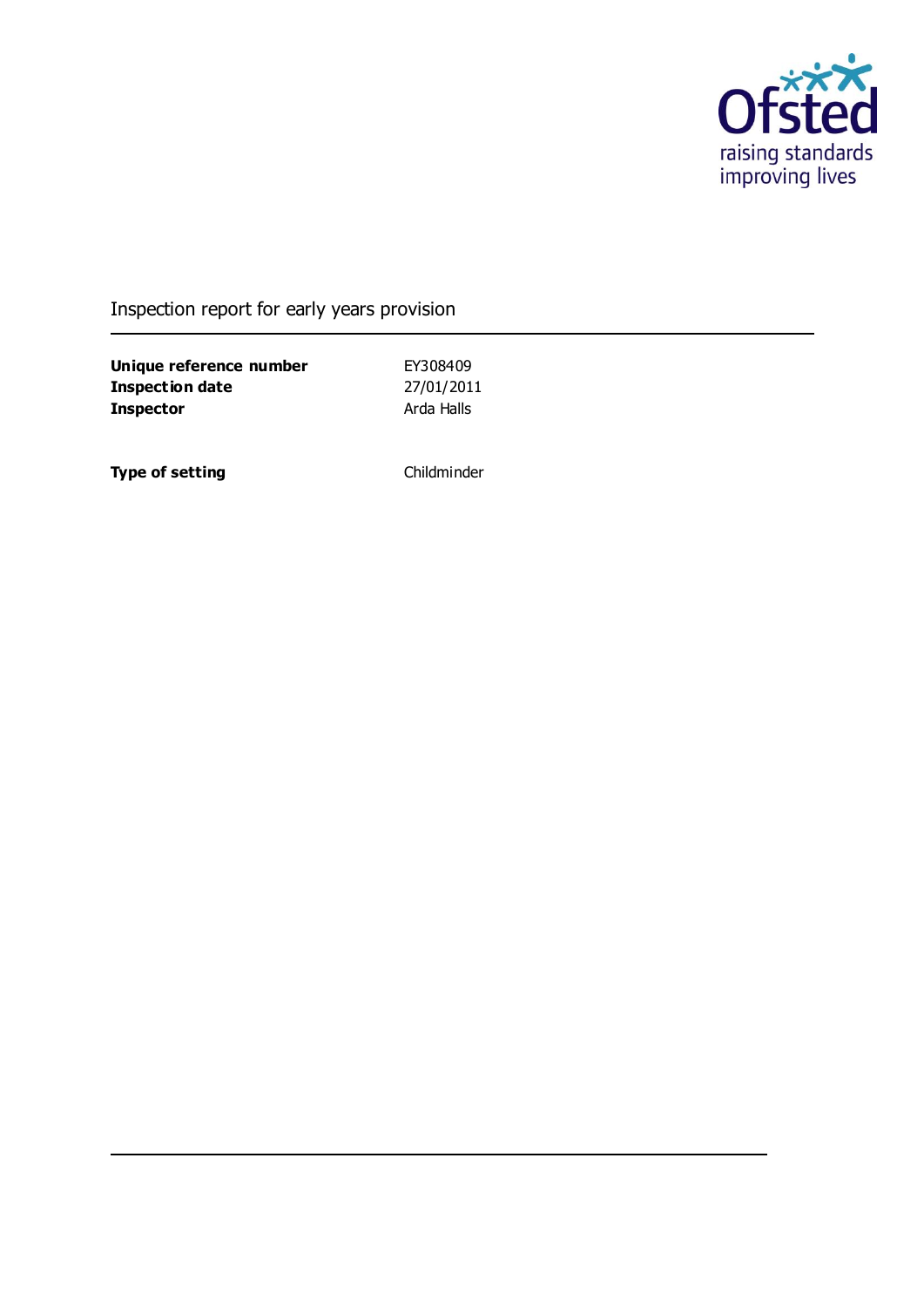The Office for Standards in Education, Children's Services and Skills (Ofsted) regulates and inspects to achieve excellence in the care of children and young people, and in education and skills for learners of all ages. It regulates and inspects childcare and children's social care, and inspects the Children and Family Court Advisory Support Service (Cafcass), schools, colleges, initial teacher training, work-based learning and skills training, adult and community learning, and education and training in prisons and other secure establishments. It assesses council children's services, and inspects services for looked after children, safeguarding and child protection.

If you would like a copy of this document in a different format, such as large print or Braille, please telephone 0300 123 1231, or email enquiries@ofsted.gov.uk.

You may copy all or parts of this document for non-commercial educational purposes, as long as you give details of the source and date of publication and do not alter the information in any way.

T: 0300 123 1231 Textphone: 0161 618 8524 E: enquiries@ofsted.gov.uk W: [www.ofsted.gov.uk](http://www.ofsted.gov.uk/)

© Crown copyright 2011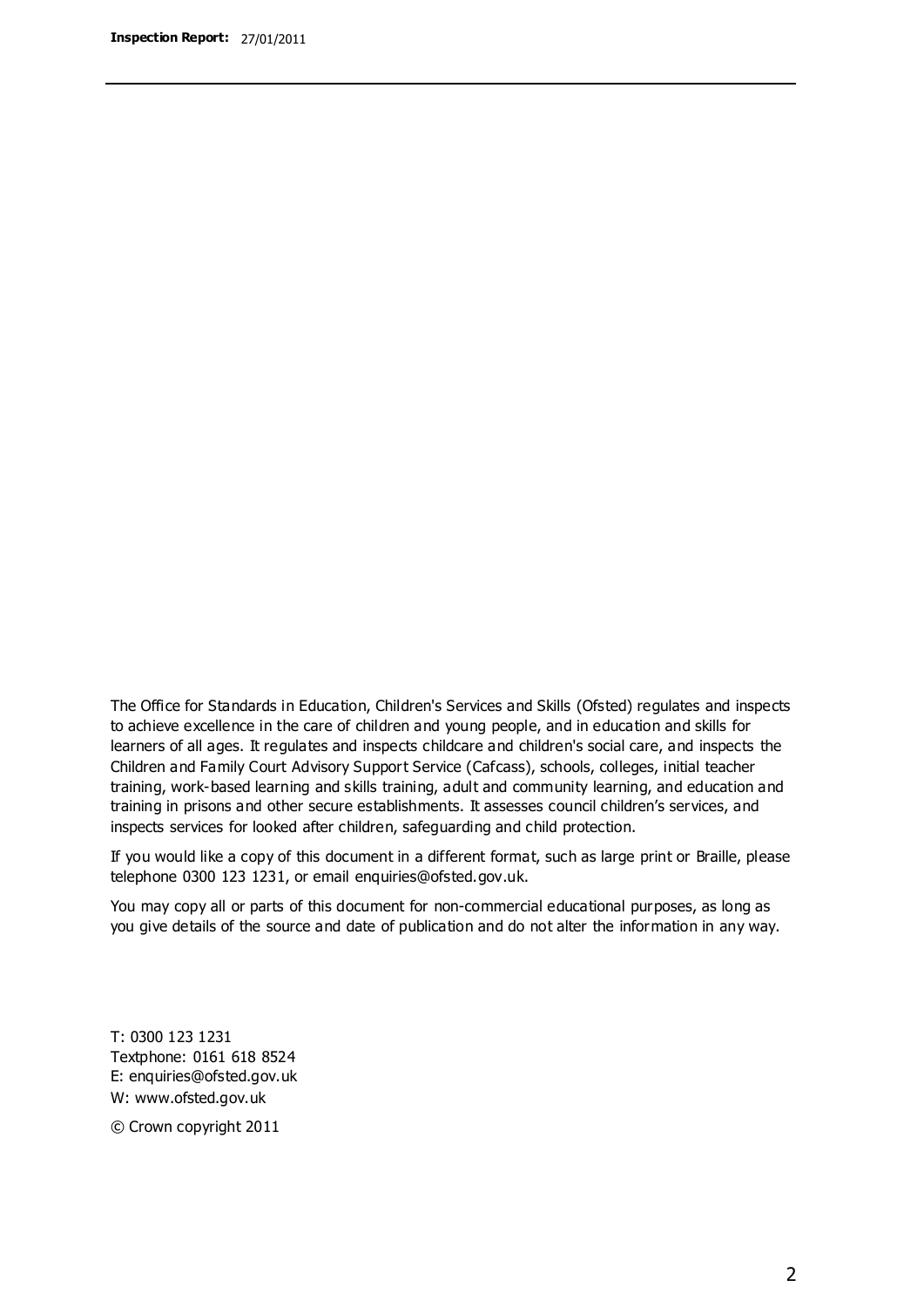### **Introduction**

This inspection was carried out by Ofsted under Sections 49 and 50 of the Childcare Act 2006 on the quality and standards of the registered early years provision. 'Early years provision' refers to provision regulated by Ofsted for children from birth to 31 August following their fifth birthday (the early years age group). The registered person must ensure that this provision complies with the statutory framework for children's learning, development and welfare, known as the *Early* Years Foundation Stage.

The provider must provide a copy of this report to all parents with children at the setting where reasonably practicable. The provider must provide a copy of the report to any other person who asks for one, but may charge a fee for this service (The Childcare (Inspection) Regulations 2008 regulations 9 and 10).

The setting also makes provision for children older than the early years age group which is registered on the voluntary and/or compulsory part(s) of the Childcare Register. This report does not include an evaluation of that provision, but a comment about compliance with the requirements of the Childcare Register is included in Annex B.

Please see our website for more information about each childcare provider. We publish inspection reports, conditions of registration and details of complaints we receive where we or the provider take action to meet the requirements of registration.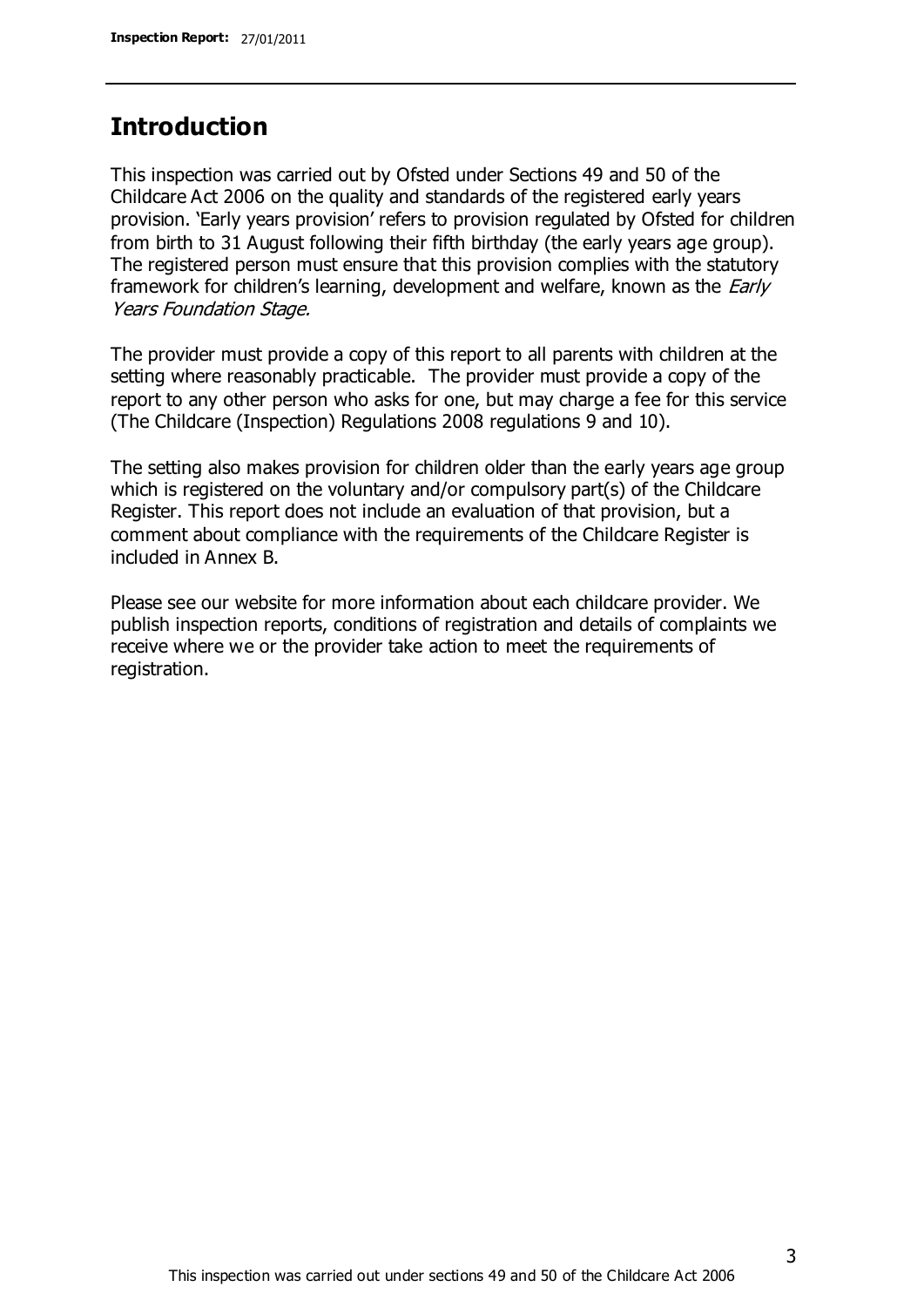### **Description of the childminding**

The childminder was registered in 2005. She lives with her partner and three children aged 21 years, 15 years and 12 years of age in Battersea in the London Borough of Wandsworth. The whole of the 14th floor flat is used for childminding which is accessible by lift. There is no garden, but children are regularly taken to the local parks and the riverfront walk. The childminder is registered on the Early Years Register and the compulsory and voluntary parts of the Childcare Register to care for a maximum of three children at any one time and one child overnight. She is currently minding three children in the early years age range on a part-time basis. The childminder walks to local schools to take and collect children. The childminder attends the local drop-in groups, the local swimming pool and the public library. The childminder is a member of the National Childminding Association. The family has no pets. The childminder currently supports children who speak English as an additional language.

# **The overall effectiveness of the early years provision**

Overall the quality of the provision is inadequate.

The childminder lacks an understanding of legal requirements and as a result children are not sufficiently safeguarded while in her care. She does not plan activities for the children in her care and she does not conduct observations from which she can determine the next steps in their progress and development. Therefore, they do not make sufficient progress towards the early learning goals. The childminder does not evaluate her practice and does not demonstrate commitment to continual improvement. She has established suitable relationships with the parents of the children in her care as she communicates verbally with them on a regular basis.

Overall, the early years provision requires significant improvement. The registered person is given a Notice to Improve that sets out actions to be carried out.

# **What steps need to be taken to improve provision further?**

To comply with the requirements of the EYFS the registered person must take the following action by the specified date:

- request written parental permission, at the time of the child's admission to the provision, to the seeking of any necessary emergency medical advice or treatment (Safeguarding and promoting children's welfare) 28/02/2011
- carry out risk assessments for each type of outing 28/02/2011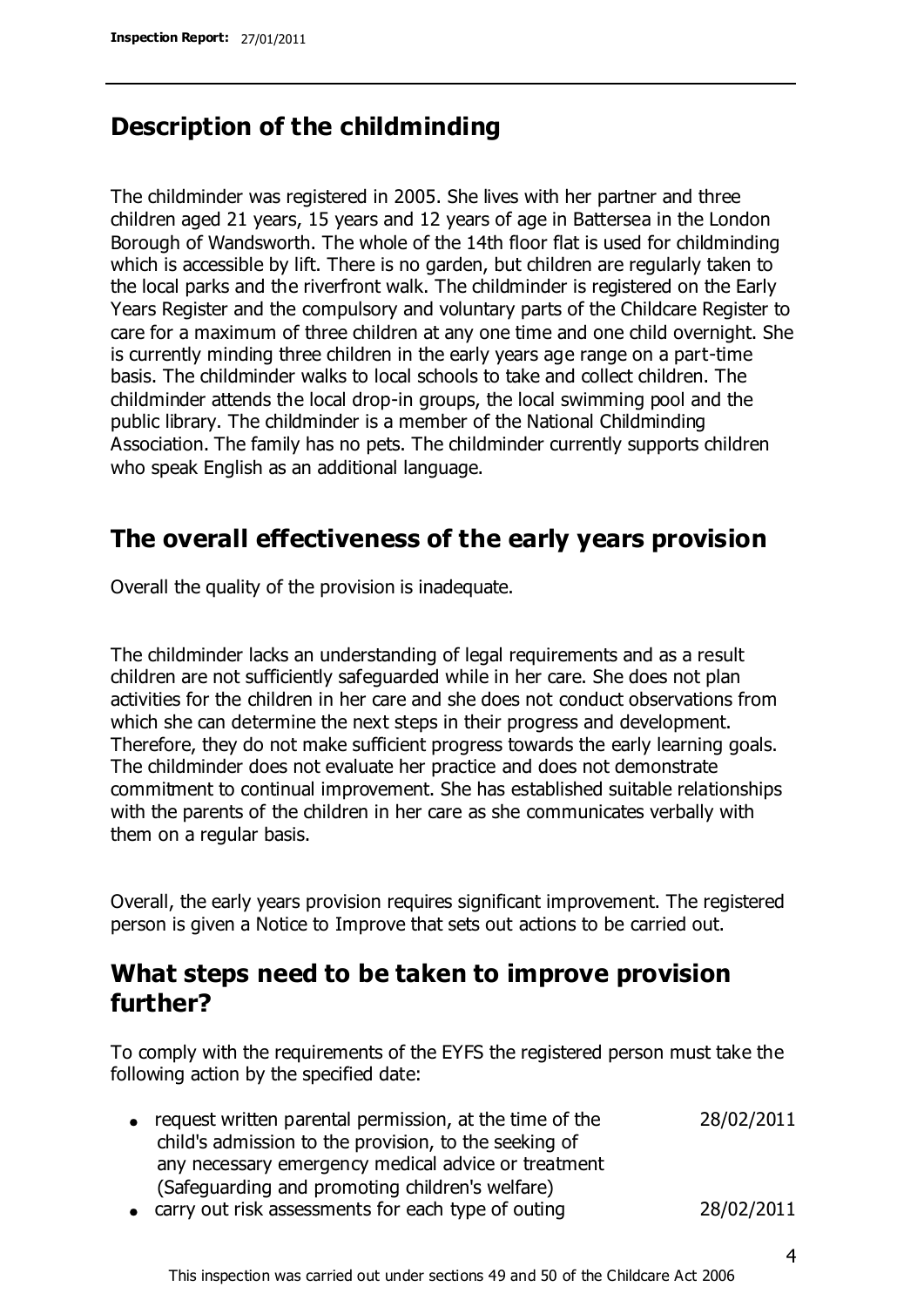undertaken with children and make sure this is reviewed before embarking on each specific outing (Safeguarding and promoting children's welfare)

- maintain a daily record of the names of the children looked after on the premises and their hours of attendance (Documentation) (Also applies to both parts of the Childcare Register)
- plan and organise systems to ensure that every child 01/07/2011  $\bullet$ receives an enjoyable and challenging learning and development experience that is tailored to meet their individual needs (Organisation)

To improve the early years provision the registered person should:

improve the programme for communication, language and literacy by offering children more opportunities to explore books

# **The effectiveness of leadership and management of the early years provision**

Arrangements for safeguarding are inadequate as the childminder does not undertake any risk assessments to identify potential hazards when she takes children on outings. This compromises children's safety and is a breach of requirements. The childminder fails to maintain an accurate record of children's hours of attendance as some children's records show their departure time before they have left the premises. Some children are recorded as being present for 24 hours without an arrival or departure time. This is a breach of requirements. This compromises children's safety. On occasions there is more than one child staying overnight. The childminder is caring for more children than their conditions of registration allow. Ofsted intends to take further enforcement action. This compromises children's safety and is a breach of the conditions of registration.

The childminder has not requested written parental permission to seek any necessary emergency medical advice or treatment. This compromises children's health and safety and is a further breach of requirements. All adults living on the premises have been through vetting procedures to ensure they are suitable to be with children.

The childminder has established suitable relationships with the parents of the children in her care. She seeks their opinions on the care she provides for children. However, the childminder does not self-evaluate her practice to identify any strengths or weaknesses; as a result, she fails to identify a number of significant issues. She does not, therefore, demonstrate the capacity to maintain improvements.

The childminder has an extensive range of well maintained resources that are suitable for the ages of children in attendance. They are easily accessible to the children so they may make choices of what they wish to play with. This means children are able to develop independence. They have some opportunities to

28/02/2011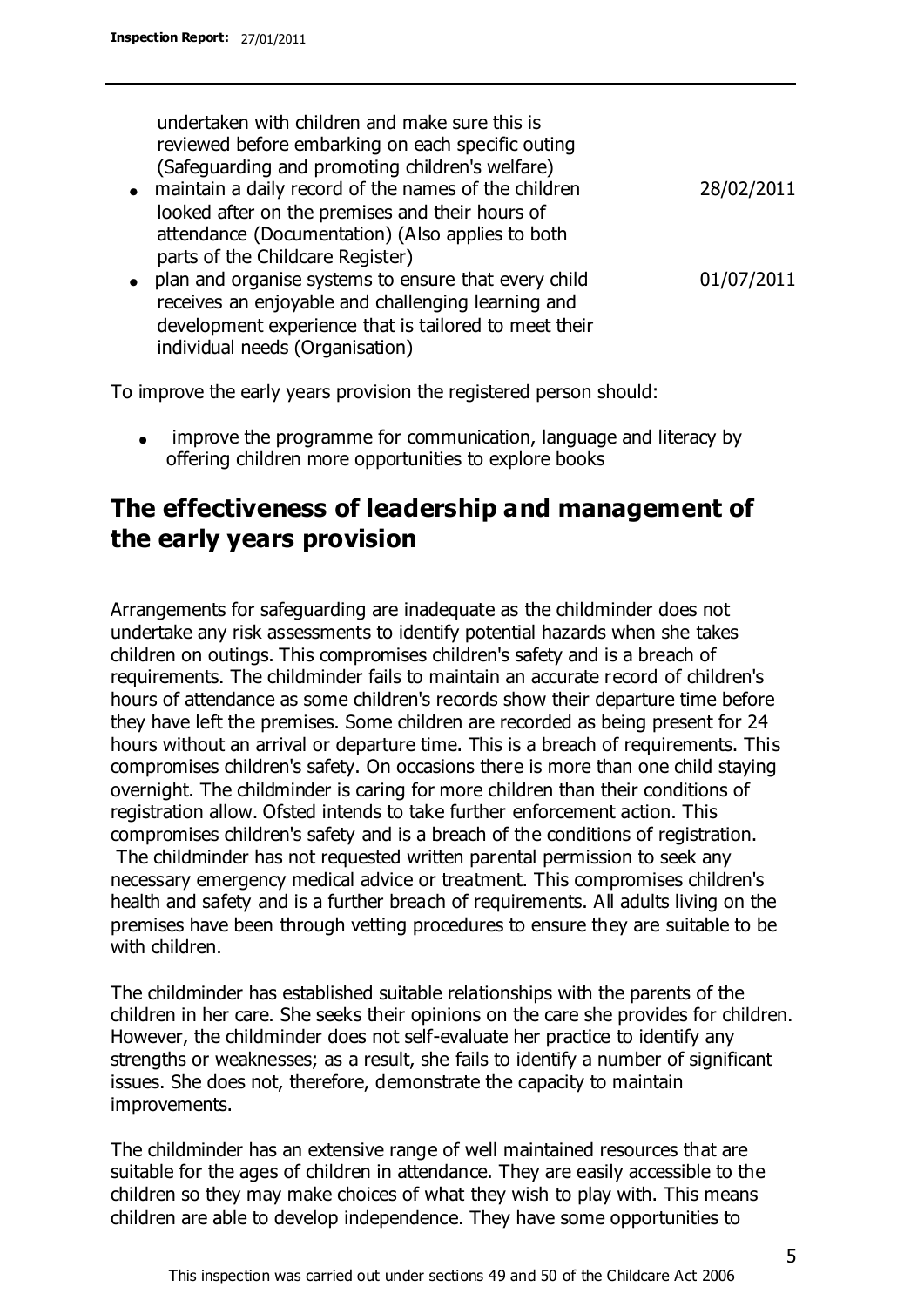respect the lives and languages of their diverse society.

The childminder has some knowledge of children's individual needs, however she has not established children's starting points. She is not observing and assessing children's play and activities and therefore does not determine the next steps in their learning and development. This has an impact on her ability to build on what children already know and can do.

# **The quality and standards of the early years provision and outcomes for children**

Babies are generally happy and content in the care of the childminder. They are given toys to play with such as a programmable xylophone and toy telephones. Children visit the local parks and drop-in centres which give them regular opportunities to develop physical skills and to mix with other children of a similar age.

The childminder is not aware of the requirements of the Early Years Foundation Stage and does not plan for individual needs. Babies play with the toys the childminder sets out for them, but these are not aimed at children's individual stages of development. This inhibits children from developing skills for the future. For example, children do not have regular opportunities to develop skills to help them become inquisitive and active learners. They have limited opportunities to develop literacy skills through reading as books are removed from children because they are chewed. This impacts on children's ability to enjoy and achieve.

Children enjoy sitting on the floor with a selection of soft toys and teething rings. They are given a bowl of baby biscuits and they eat them enthusiastically. Babies make contented sounds and the childminder mimics the sounds, she is affectionate and caring towards the babies. However, she is not fully aware of the Early Years Foundation Stage learning and development requirements and does not monitor how children are progressing in all areas of learning. Children are well behaved and co-operative whilst in the care of the childminder. They enjoy being swaddled and carried about the room on the childminder's back. This allows young children to feel contented and to have a rest.

The childminder practises a fire drill with children and has fire prevention equipment within her home, in order to promote their understanding of how to keep safe. However, breaches in requirements regarding record keeping and risk assessments impact on children's safety. Children are provided with food that promotes healthy eating and they are given regular drinks which prevents them from becoming dehydrated. A hygienic nappy changing routine is implemented which helps prevent the risk of cross infection. The childminder maintains her home in a clean manner which promotes children's health appropriately.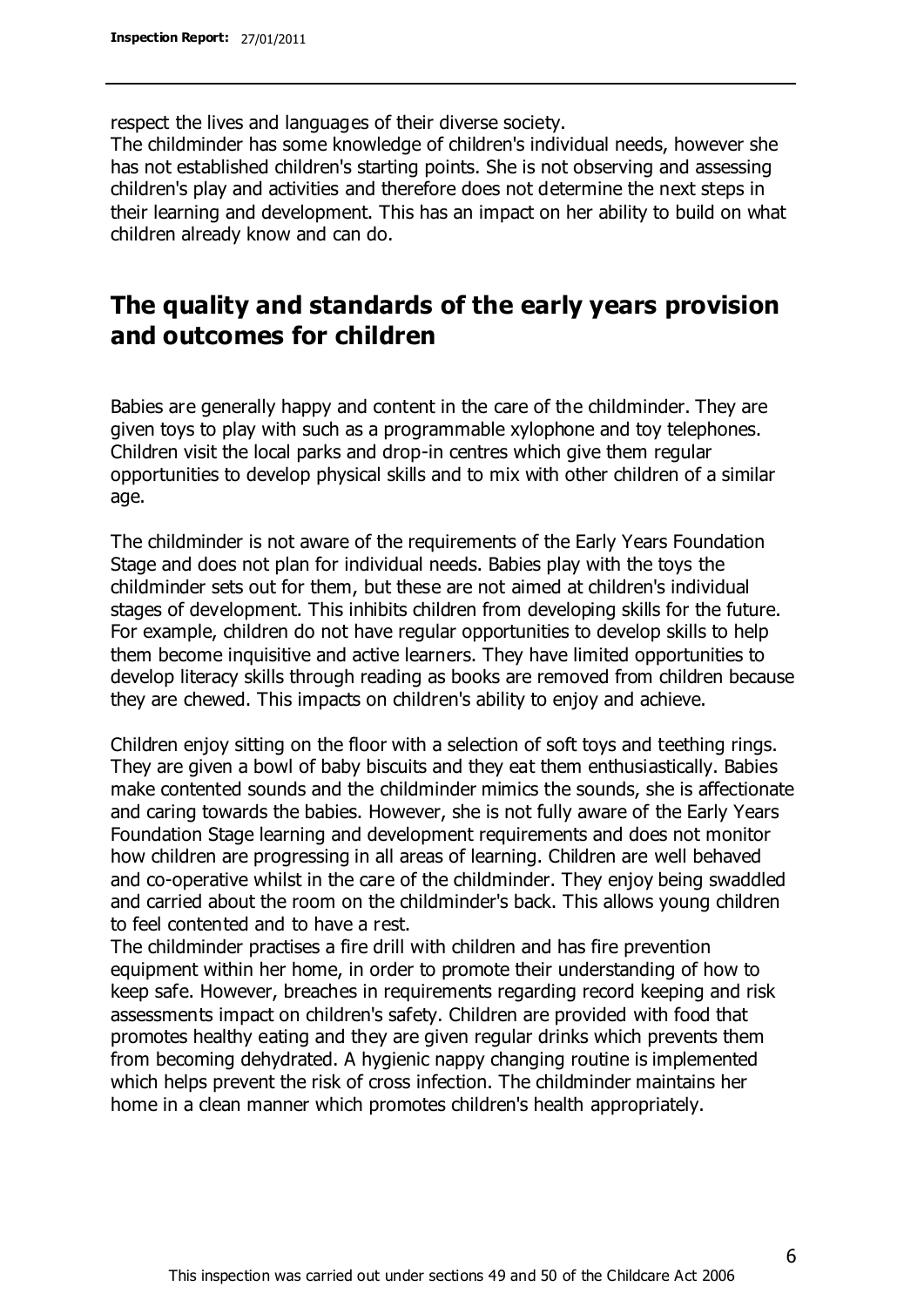# **Annex A: record of inspection judgements**

#### **The key inspection judgements and what they mean**

Grade 1 is Outstanding: this aspect of the provision is of exceptionally high quality Grade 2 is Good: this aspect of the provision is strong Grade 3 is Satisfactory: this aspect of the provision is sound Grade 4 is Inadequate: this aspect of the provision is not good enough

#### **The overall effectiveness of the early years provision**

| How well does the setting meet the needs of the<br>children in the Early Years Foundation Stage? | 4 |
|--------------------------------------------------------------------------------------------------|---|
| The capacity of the provision to maintain continuous                                             | 4 |
| improvement                                                                                      |   |

#### **The effectiveness of leadership and management of the early years provision**

| The effectiveness of leadership and management of the             |   |
|-------------------------------------------------------------------|---|
| <b>Early Years Foundation Stage</b>                               |   |
| The effectiveness of leadership and management in embedding       | 4 |
| ambition and driving improvement                                  |   |
| The effectiveness with which the setting deploys resources        |   |
| The effectiveness with which the setting promotes equality and    | 3 |
| diversity                                                         |   |
| The effectiveness of safeguarding                                 | 4 |
| The effectiveness of the setting's self-evaluation, including the | 4 |
| steps taken to promote improvement                                |   |
| The effectiveness of partnerships                                 | 3 |
| The effectiveness of the setting's engagement with parents and    | 4 |
| carers                                                            |   |

### **The quality of the provision in the Early Years Foundation Stage**

The quality of the provision in the Early Years Foundation Stage | 4

### **Outcomes for children in the Early Years Foundation Stage**

| <b>Outcomes for children in the Early Years Foundation</b>    |  |
|---------------------------------------------------------------|--|
| <b>Stage</b>                                                  |  |
| The extent to which children achieve and enjoy their learning |  |
| The extent to which children feel safe                        |  |
| The extent to which children adopt healthy lifestyles         |  |
| The extent to which children make a positive contribution     |  |
| The extent to which children develop skills for the future    |  |

Any complaints about the inspection or report should be made following the procedures set out in the guidance available from Ofsted's website: www.ofsted.gov.uk